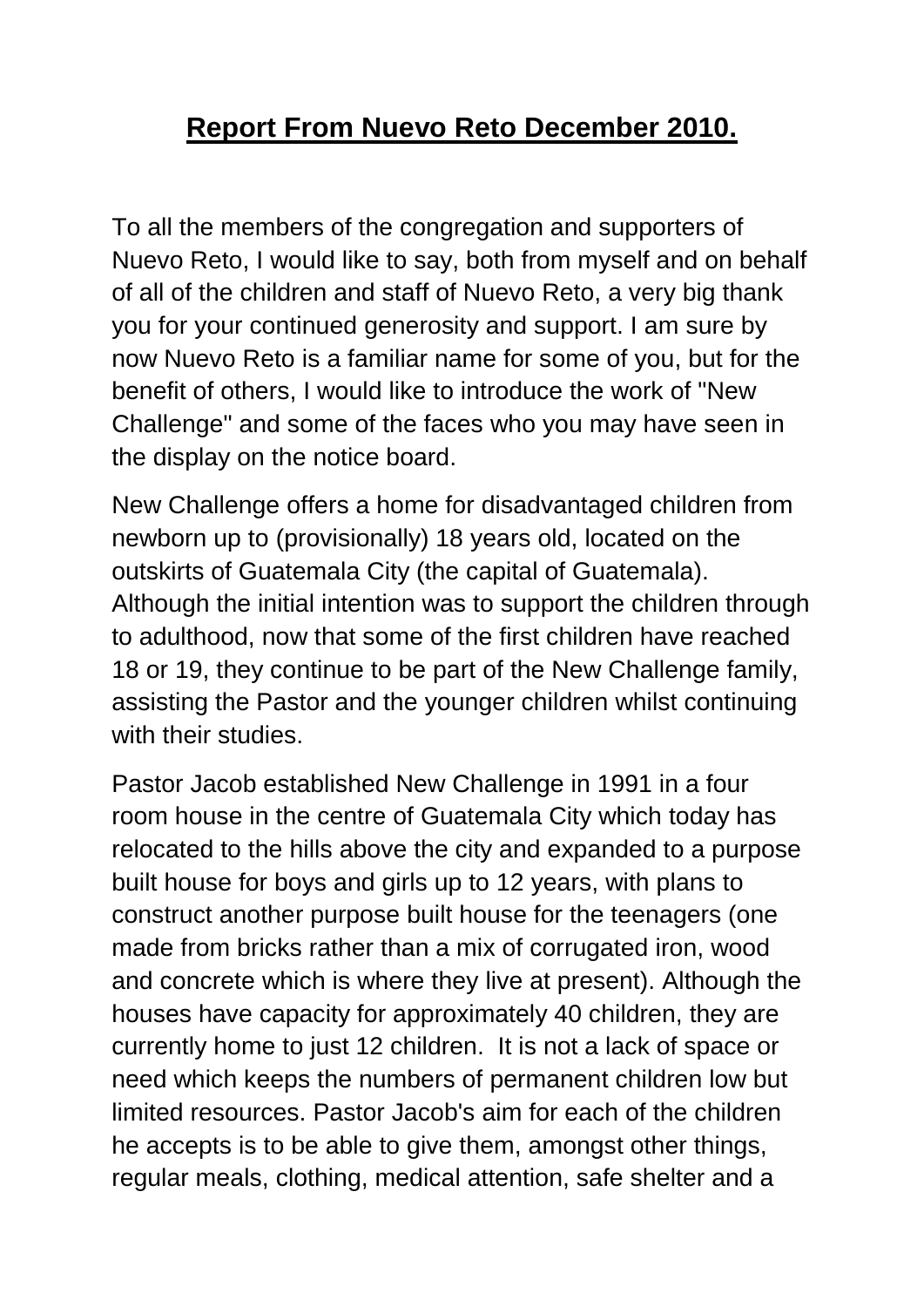good education but not at the expense of the support offered to the other children. New Challenge therefore also runs an outreach programme in the local neighbourhood, supporting children who remain with their families with food, clothes and school supplies.

Many thanks to each of you for your generous support of Nuevo Reto this Christmas. The Pastor and the children are all extremely touched to know that there are people in "Santa Maria" thinking of them and would like you to know that it means a great deal to them that you are able to show your kindness even though you don't know them. I visited New Challenge in November, which was the start of the summer school holidays. The PCC had kindly arranged for part of the donations to be made early so I was able to take it with me, which was gratefully received. It allowed us to take all of the children out for the day to a shopping centre in the capital which has an indoor rollercoaster. I even managed to persuade the Pastor (despite his efforts to "just watch") and Margarita, the main carer of the children in the "first stage" house, to ride with us. Margarita, having never been on one before, ended up in the front seat but after a short pause at the end to let her heart stop thumping, decided it had actually been great fun. This was followed by lunch and ice creams and an afternoon roller skating. You may have already seen some of the photos from this event on the display and Janet Pritchard has a couple of videos.

Apart from the fun day out, the contribution you provide allows the children to have a new pair of trousers or a top for Christmas (new clothes are the traditional Christmas present), and there will be red apples and grapes on the table for Christmas dinner, (a tradition equivalent to nuts and satsumas